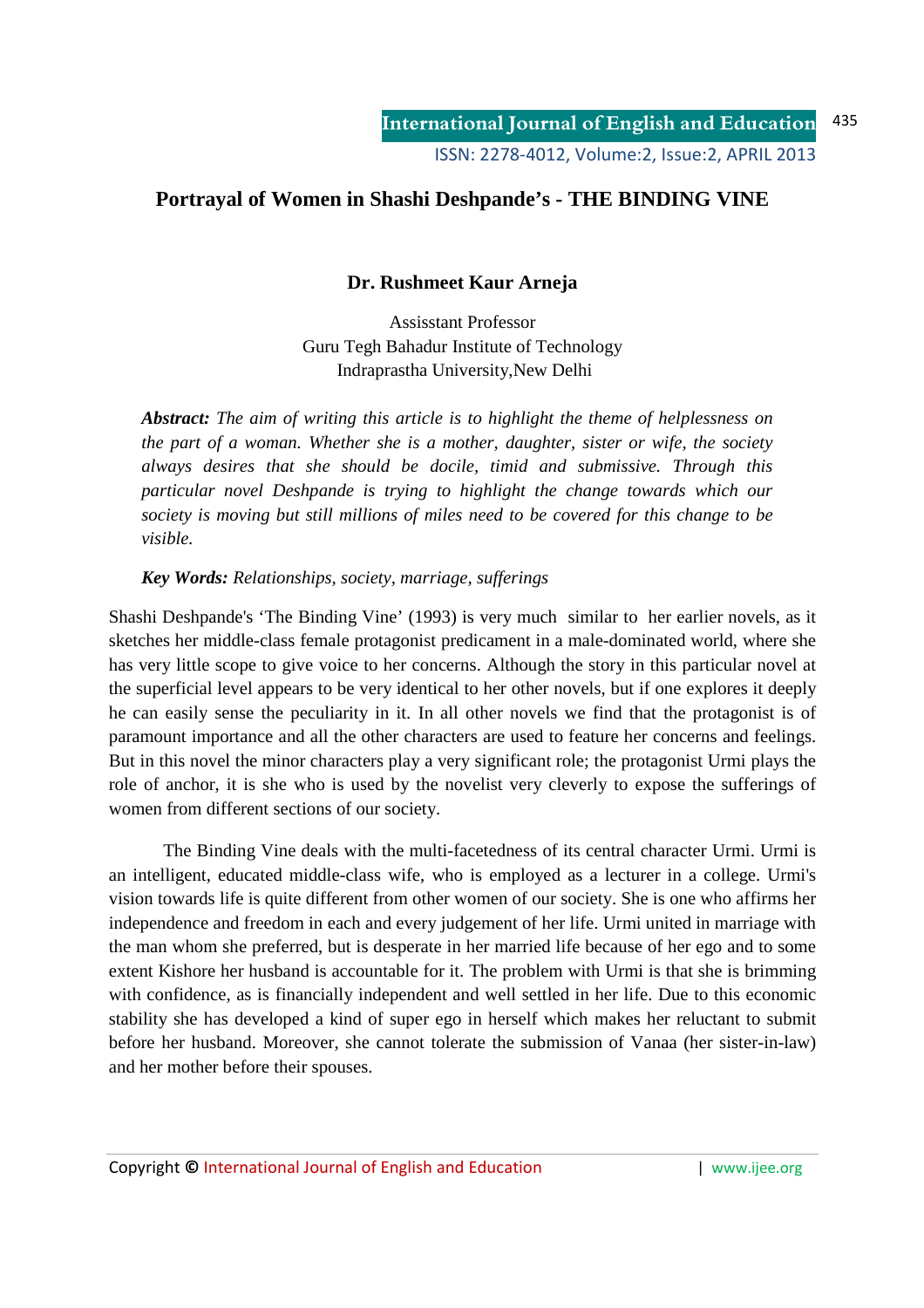She says:

*"…but her submissiveness, her willingness to go along with him in whatever he wants makes me angry.* 

*You let him get away with too much; I tell her what do you want me to do? 'Assert yourself. You don't have to crawl before him. Do you, 'I don't crawl. I do what I want'.* 

*'No, you don't. You're scared of him, yes you are. I've seen you. You don't ever dare to call your daughters anything but Mandira and Pallavi, no, not even when you pet them because Harish doesn't like Baby talk........' "(80).* 

From the initial days of her marriage Urmi starts feeling that the bond between her and her husband is not that of love and there is lack of emotional support and understanding. Although Urmi knows that for a woman to adjust in a totally new world, love and compatibility on part of a husband is very essential, but on the other hand Urmi's husband Kishore is the true reflection of the conventional Indian husband, regardless of being an educated Merchant Navy officer. Every time when Urmi tries to reveal her emotional insecurity, whenever Kishore goes away from her, he asserts himself sexually rather than understanding that her desire is not physical what she needs is something else. ''Each time you leave me the parting is like death'', she tries to tell two times, and both the times, he finds solution in the physical relationship. But to her,

*''....... sex is only a temporary answer. I came out of it to find that the lights had come back.......'Go to sleep' he said. He was kneeling by me his face close to mine, but the closeness was only physical. His voice was cold. I could see the goose bumps on his shoulders, his chest. I did not look into his face.* 

 *I was afraid of what I would see, I turned round and fell asleep "*(140).

 Thus, we can say that Urmi is leading an economically and socially secure life like a normal human being even without the support her husband. But sometimes she feels erotic feelings growing within her because she is deprived of true love and she finds it hard to control her wishes;

*"I could put my desire into a deep freeze and take them out, intact and whole, when he returned "*(65).

 Here Deshpande is trying to make a point that financial security cannot curb the need of a person to be pampered and cared within a relationship. It is this vacuum in her life which leads to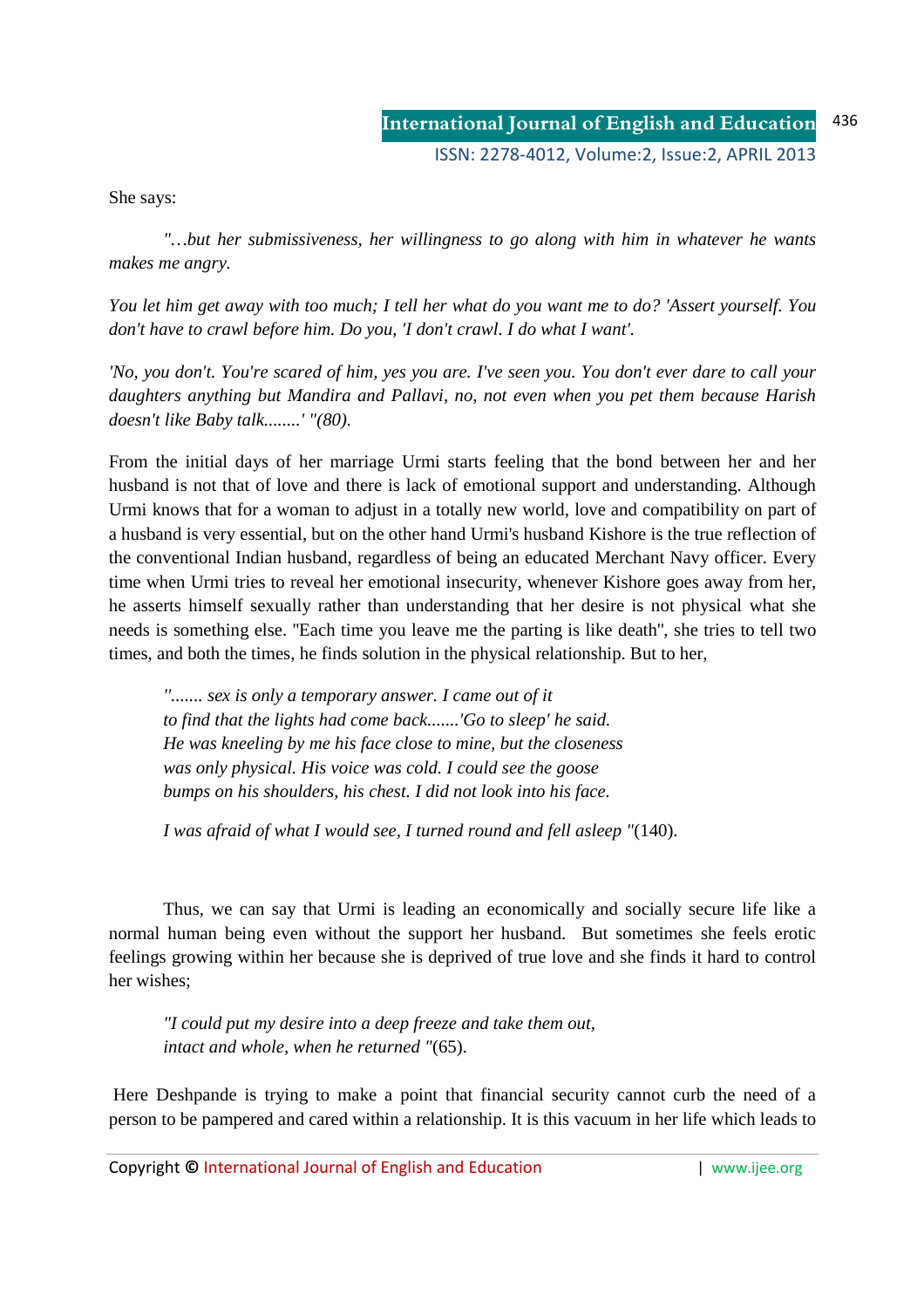# **International Journal of English and Education** ISSN: 2278-4012, Volume:2, Issue:2, APRIL 2013

the advancement of her friendship with Dr. Bhaskar. The point here is that the realization of the need and demand of sex by the new woman who is independent in various aspects of life has been effectively suggested by Deshpande.

 Urmila is the primary figure in the novel which connects all the threads, in the plot - the stories of Mira, Kalpana, Shakutai, Sulu, Vanaa, Priti and Inni. It is Urmila's anguish, who mourns over the death of her one-year old daughter which intertwines all emotions and themes into one. It is Anu's death that sensitizes Urmi towards the pains and agony of others. Thus her narrative is encompassing of all the three tales broadly - one about Kalpana who is a rape victim, Mira, a victim of marital rape, who is Urmi's mother-in-law, and Shakutai who is Kalpana's mother. The most assertive tale which closely weaves all these tails together is that of Urmi herself, Urmila starts to battle with her loss, with unanswered questions of the past, and an introspection of herself and her marriage to Kishore after she comes accross her mother-in-law Mira's poems and after her involvement with Kalpana who had been savegely raped.

 Urmi finds it almost impossible to get out of the memories of her dead infant daughter. She fights with the reminiscences of her daughter but also realizes that forgetting is unfaithfulness:

*"I must reject these memories, I have to conquer them. This is one battle. I have to win if I am to go on living. And yet my victory will carry with it the taint of betrayal. To forget is to betray"*(21).

 She also realizes her accountability and responsibility towards her son who desires her love and affection and watches her anxiously. When Inni wanted a framed photograph of Anu on wall she rejects the idea and is reluctant to do that and says:

 *I don't need a picture to remember her, I can remember every bit of her, every moment of her life"* (68). When her friend Lalita asks how many kids she has, she replies, *"Only one. A son."* 

And soon she realizes that she has done injustice to Anu:

*"Only one, a son ...........the words keep hammering in my mind. How could I? That was betrayal, treachery How could I deny my Anu? ....... Only one son ....... how could I? "*(106).

S. Indira aptly observes: *"She clings to her pain and allows her memories of Anu, every small* 

Copyright **©** International Journal of English and Education | www.ijee.org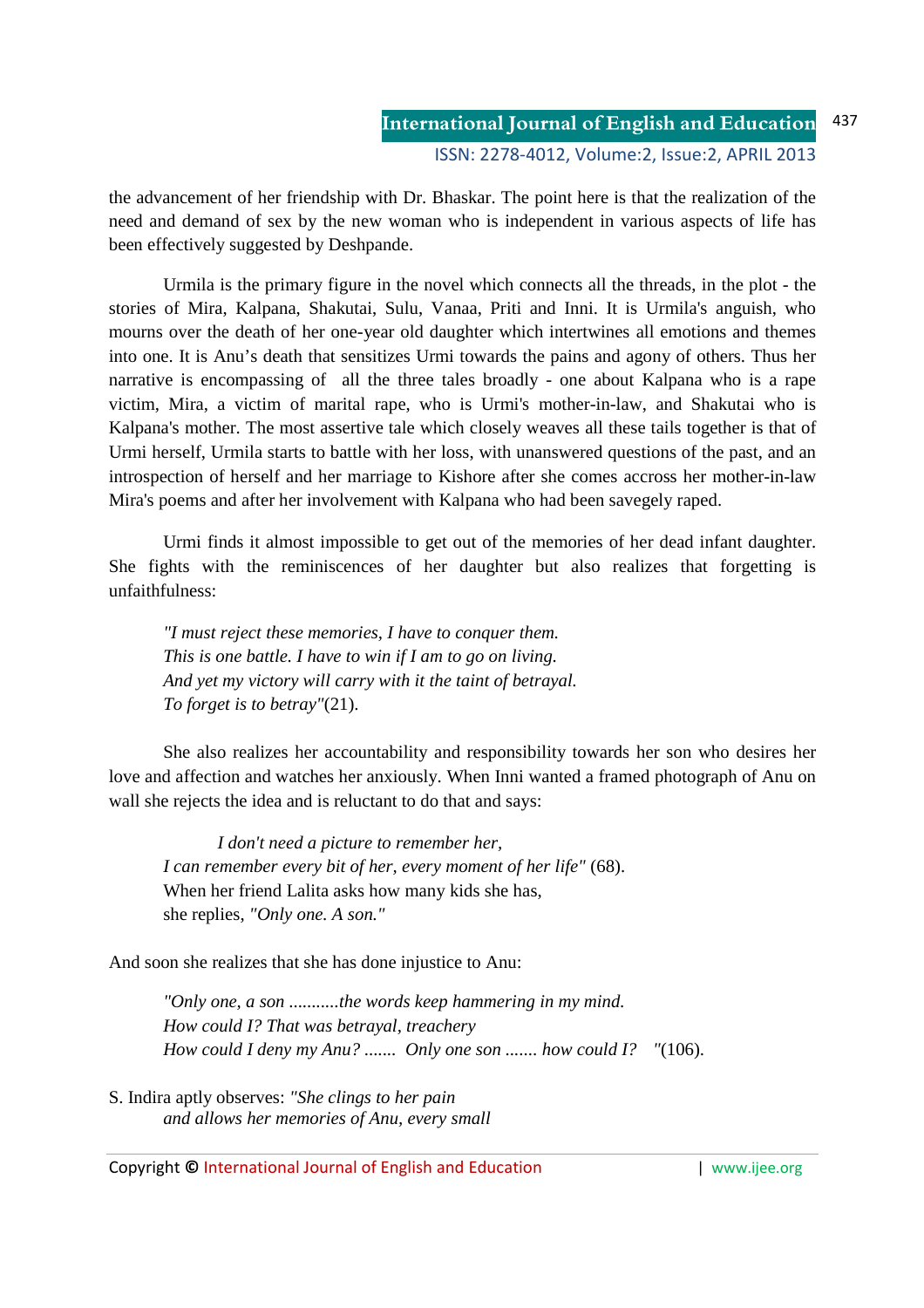*incident to flood her with longing and a great sense of loss."* 

 In such a disturbed state of mind she comes across Shakuntala, mother of a rape-victim Kalpana. She meets her in the hospital where her sister-in-law works.

Kalpana's mother thinks that her daughter has met with an accident. But Dr.Bhaskar the doctor in charge on examination of Kalpana reports reveals that she has been brutally raped, the response of Shakuntala to this statement of Dr Bhaskar is that of typical Indian mother bred in an oppressive male dominated society, which functions on terms and conditions laid down by male section of society. She tells Vanaa:

 *"It's not true you people ate trying to blackmail my daughter's name"*(58).

When she comes to know that her daughter has been raped from the conversation of Dr. Bhaskar and Vanaa, she cries in agony and fear:

*No, no, no. Tell him, Tai, it's not true, don't tell anyone. I'll never be able to hold up my head again, who'll marry the girl, we're decent people, doctor," She turns to him don't tell the police"*(58).

In her fearsome state of mind she gives us an insight into the society's attitude towards victims of rape. She says:

> *"If a girls honour is lost, what's left ? The girl doesn't have to do anything wrong, people will always point a finger at her "*(59).

The novelist has very sensibily laid bare the fear, anger, helplessness and anguish of Shakuntala. When Urmi escorts Shakutai to her home that night she comes to know about Kalpana from her. What we as reader find that she has kind of mixed feelings for her daughter, that is sometimes she is full of praise and love for her daughter but the very next moment she condemns her for her present condition. She says:

 *"She is very smart, that's how she got the job in the shop. Kalpana even learnt how to speak English. People in our chawl used to laugh at her but she didn't care. When she wants something she goes after it, nothing can stop her. She's stubborn, you can't imagine how stubborn she is" (92).*

She is full of praise when she talks about her daughter's physical appearance she says:

Copyright **©** International Journal of English and Education | www.ijee.org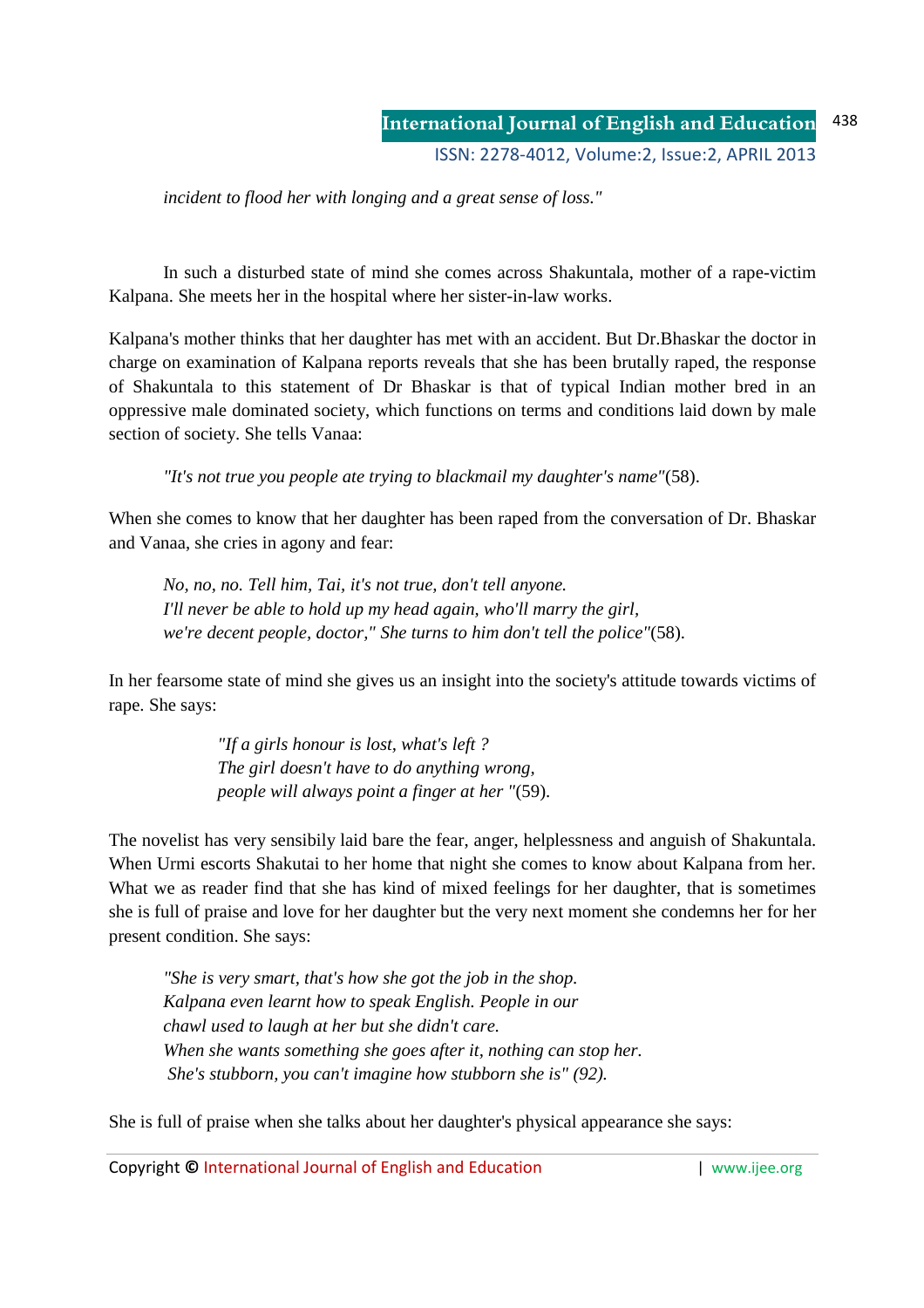#### **International Journal of English and Education** 439

ISSN: 2278-4012, Volume:2, Issue:2, APRIL 2013

 *"She's very pretty, my Kalpana. She's not like me at all. When she was born, she was so delicate and fair, just like a doll. I wondered how a woman like me could have a daughter like that"(93).*

Although she adores and loves her daughter very much, she puts all the blame squarely on her shoulders because she has a conventional mindset, and feels that if her daughter would have restricted her moves this would not have happened. And she bursts out in tears and says:

*But she went her way. You should have seen her walking out, head in the air caring for nobody. It's all her fault, Urmila, all her fault"*(14).

 But the point which Deshpande is trying to make is that it is not the victim who is responsible, but it is society at large which is to be made accountable for such savage acts against woman.

Some people have the boldness and guts to seek individuality and hold their convictions like Kalpana did, other women may unconsciously approve of it and even desire to do so themselves but are afraid to break rules which have been laid down by the society .Therefore they react in a similar manner as Kalpana's mother did.

Urmi finds it very hard to agree with Shakutai that Kalpana is culpable for her condition. She tries to persuade her by telling her:

*"It's not her fault, no, not her fault at all"* (147).

 The susceptibility of the girl child in our society towards such heinous acts is clearly brought out by their conversation. It is very clear that relationship within the family is no protection against the sexual vulnerability. In Kalpana's case Sulu's husband (i.e. her mousi's husband) was the culprit. Shakutai fears that whatever came about with Kalpana will completely ruin the life of Sandhya her second daughter at this she tells Urmi:

*"Take her, Urmila, take her away with you. I can't look after her, I don't want her. I'll destroy her like I did Kalpana. Take her to your house, keep her there, I'm not fit to look after her"*(192).

 Very soon we come to know about Shakutai's tragic past. She is the most unfortunate out of the whole lot, soon after her marriage her husband leaves her in her father's house with an assurance of earning a better livelihood. Even after a lapse of period of six months he did not return, so Shakutai decides to join him in Bombay. But very soon she comes to terms with reality and realizes that he is passive and worthless. Meanwhile she gives birth to three children after which she decides to work for the sake of wellbeing of her children. Despite all her hardwork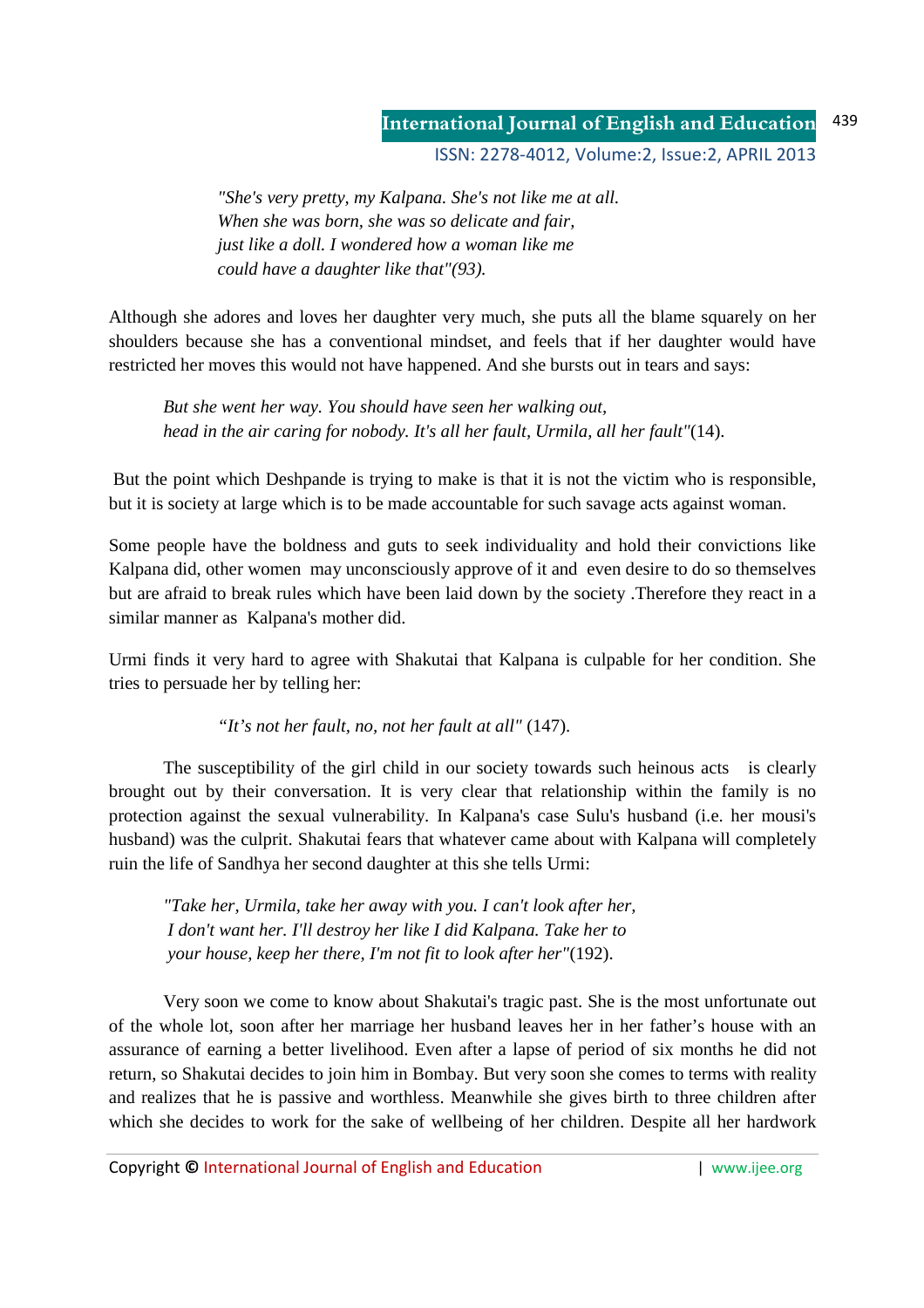and efforts to sustain her relationship, her husband deserts her for some other woman. Since her husband has left her she is the one who is to be blamed for anything that goes wrong in the family. The reason being in our society if a marriage fails it is always the woman who is held responsible for such collapse. Shakutai tells Urmi,

> *"That's been the greatest misfortune of my life, Urmila, marrying that man."* (110).

 She also tells her that she is the one who will be held responsible by the society for the pitiable condition of her daughter. She bitterly tells Urmi:

> *"what can you expect, they say of a girl whose mother has left husband?"*(147).

 Shakutai's sister, Sulu, has her own tragic life. She is very supportive, affectionate and caring and helps her sister a lot who is living a miserable life. She was even ready to take the responsibility of bringing up Kalpana but that seemed beyond the bounds of possibility because her husband Prabhaker had a strong desire for Kalpana. Sulu under extreme pressure from her husband proposed to Shakutai Kalpana's marriage to Prabhakar. Both Shakutai and Sulu herself wanted that Kalpana should marry her mousaji' otherwise they knew somewhere inside that she will suffer for the rest of her life. The result was similar to what these ladies thought; Kalpana took her own decision not to marry him the result being she was brutally raped by the man whom she discarded. Sulu who is an personification of love and submissiveness commits suicide after she comes to know about her husband's fateful deed. Shakutai who is full of praise and admiration for her sister tells Urmi".

*"After marriage she changed. She was frightened, always frightened. What if he doesn't like me, what if he throws me out? Nobody should live like that, Urmila, So full of fears "*(195).

Shasli Deshpande suggests here that how sometimes a marriage entirely ruins the persona of a woman by making her enormously meek and passive.

 Yet another tale of submission, grief and unhappiness is that of Mira, who Urmi's mother-in-law is. When the novel opens Mira is already dead we come to know about her through her writings. Urmi becomes familiar with her when (Akka) Kishore's step mother gives Urmi her writing masterpieces. After reading and interpreting them Urmi comes to know that arranged marriage did not work for Mira.

The novelist here for the first time touches and raises her concern on the subject of marital rape. It is Akka who tells how Kishore's father saw Mira at a wedding and felt in love with her. Since them he had "single-minded pursuit of an object; marrying Mira"(47). At last their marriage was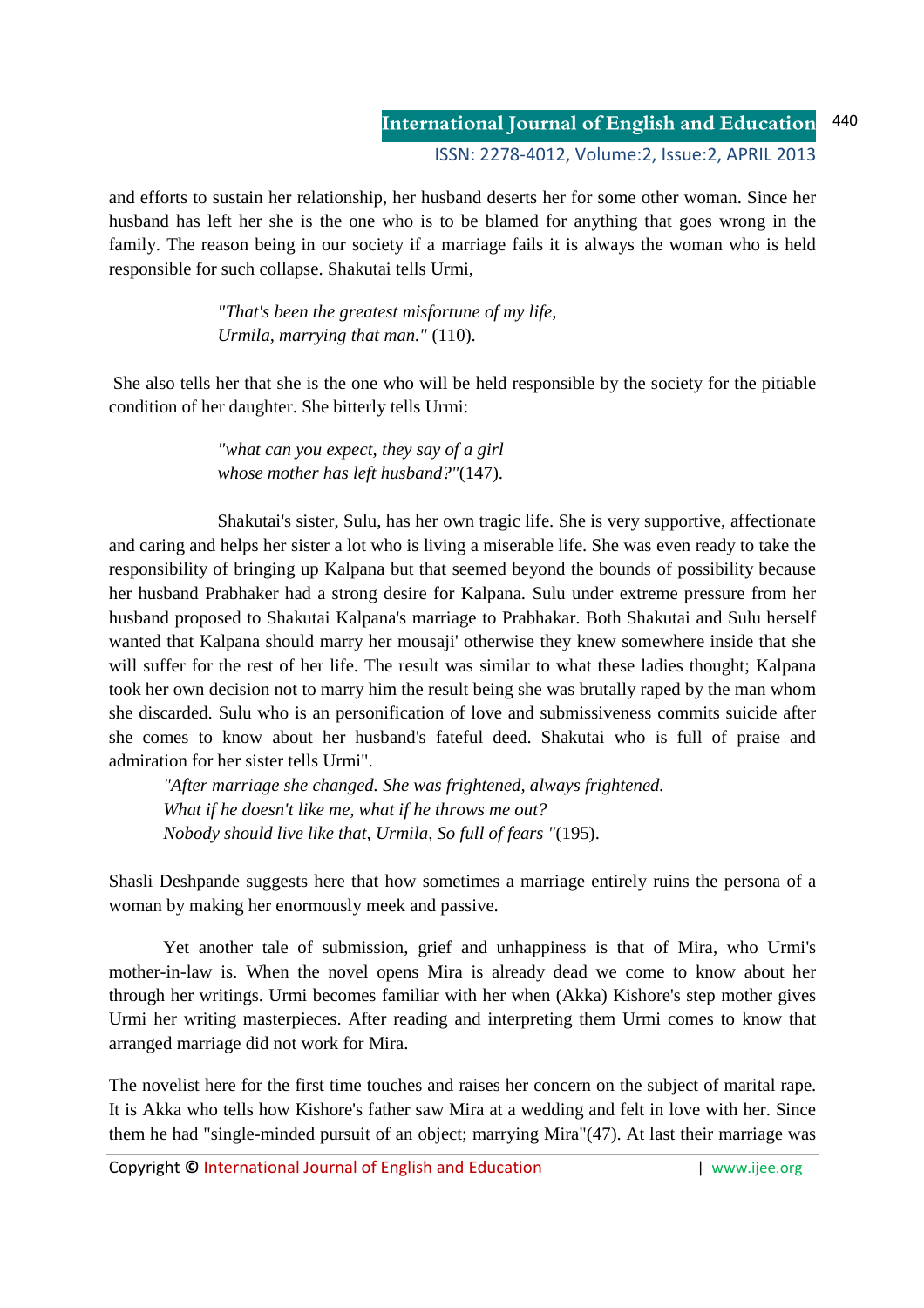### **International Journal of English and Education** ISSN: 2278-4012, Volume:2, Issue:2, APRIL 2013 441

arranged and approved. But from the starting itself there had been no place for Mira's sentiments and emotions as a consequence her encounter with her husband becomes rape within the institution of marriage. Mira's diary is a glaring revolution of her extreme dislike of the sexual act with her husband, a physical repulsion for the man she married. Taken collectively her poems and the diary entries point out molestation in marriage the degree of which can be gauged from the following lives:

*But tell me, friend Did Laxmi too twist brocade tessels Round her fingers and tremble, Fearing the coming of the dark- Clouded, engulfing night.* (66)

This is further demoted by the dairy entries like the following:-

*But I have my defences; I give him the facts, nothing more, never my feelings.... And so it begins," Please," he says, " Please, I have you. "And over and Over again until he has done "I love You": Love! How I hate the word. If there is love it is a terrible thing.* (67)

When she came to her in-law's house she was christened Nirmala-the first estrangement from her individuality. Though explicitly she does not react but puts down her reaction in these lives:

*A guttering ring gliding on the rice Carefully traced a name (Nirmala) Who is this? None but me, My name hence, bestowed upon me. Nirmala, they call, I stand statue-still, Do you build without erasing the old? A tablet of rice, a pencil of gold Can they make me Nirmala? I am Mira.* 

 This brings about how marriage is a loss of self hood and identity for women. Mira's dairy further tells about her meeting with Venu a poet, who later became a grand old man of Indian literature. When Mira gave him some of her poems to read, he said, why do you need to write poetry? It is enough for a young woman like you to give birth to children. That is your poetry; leave the other poetry to us men" (127). These views of Venu are quite insightful of the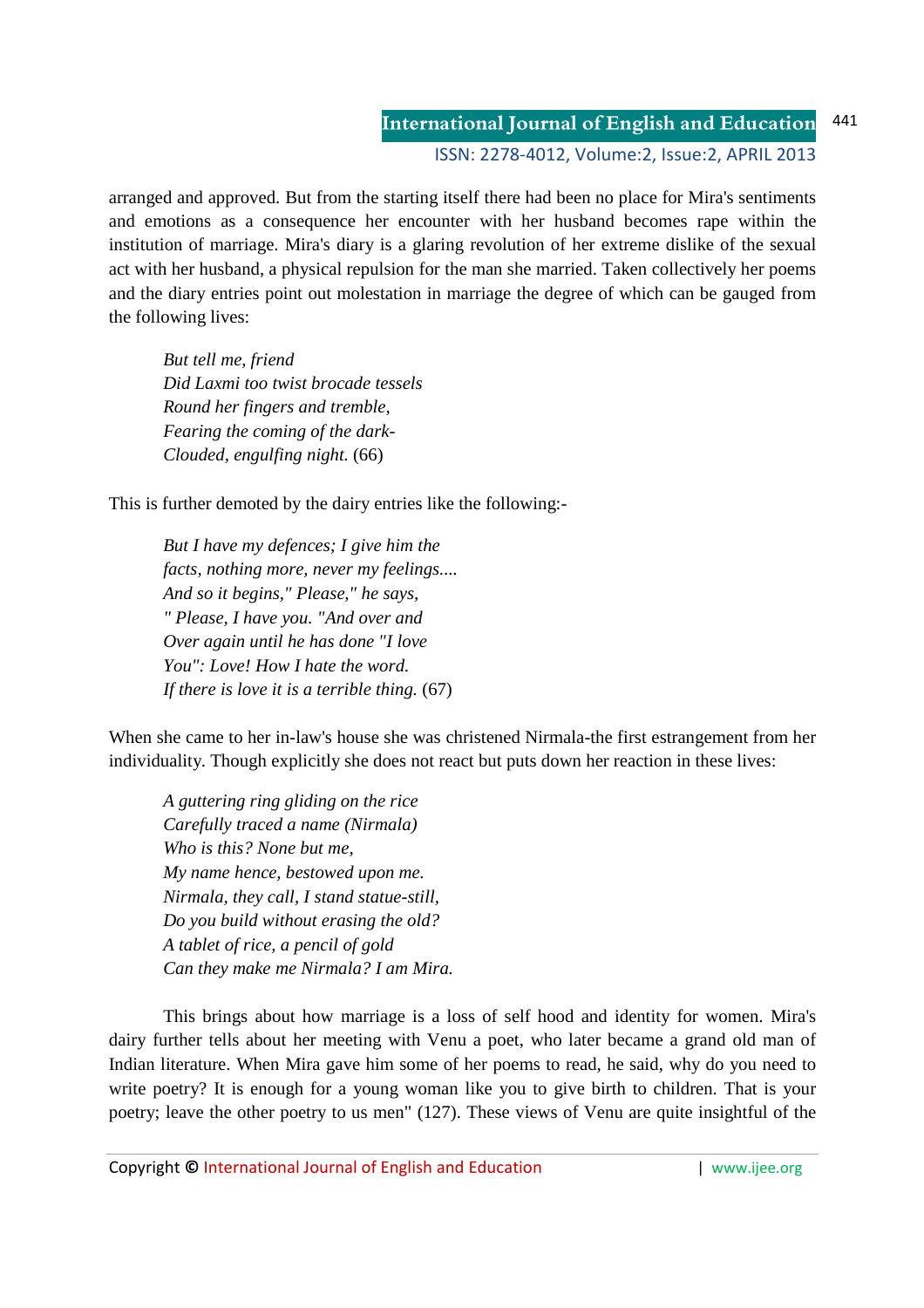handicaps and hardships that women writers have to face in a male- chauvinist society. The same sort of soreness was given expression on by Kamala Das in her poem "An Introduction".

*Dress in saris, be girl ` Be wife, they said. Be embroider, be cook, Be a quarreler with servants. Fit in on. Belong, cried the Categorizes.* 

This attitude which our society follows is quiet symbolic of how women are deprived of imagination and the power of communication. The poem of Mira haunts Urmi so much that she decides to bring her thoughts back to life by getting her poems published. But when Vanaa Urmi's sister in-law who is an archetypal Indian pativrata comes to know about this she is infuriated. She feels that this stride of Urmi will destroy and demolish the honor of her family. In fact in our society the women are brought up in such a way that they start looking at the world and interpreting it from the male point of view. Their own individuality,perception and thought process is marred by their own conventional female counterparts.

 Besides sharing the sufferings of Mira her Mother-in-law, Urmi also tries to bring some sought of relief to Kalpana by getting the accused punished for his brutal act. Talking about rape Deshpande says', everybody wants to hush it up........ I would say yes, make it public, but when it comes to my own daughter, my own self, would I? Sometimes organization lack compassion and sensitivity on dealing with these conflicts. In Binding Vine I have tried to represent this situation."

 This particular novel is a beautiful reflection of mother and daughter relationship. Each and every facet of mother daughter association is highlighted through three characters in the novel who are Shakutai in her relationship with Kalpana, Inni's relationship with Urmi, and Urmi's relationship with her dead daughter.

 To conclude we can say that Urmi is the true reflection of a woman, revolting and finally coming to terms with herself. Sashi Deshpande has portrayed Urmila as chaste women whose sympathy for the less fortunate women is sparked of by the death of her daughter Anu. Despite her frustrations, longing for the compassion and love of her husband Urmila is not a radical feminist, but one who comes to term with her own sufferings and anxieties when she sees the harsh realities of life.

The central theme of the novel is the 'binding vine' of feeling and emotions between parent and child and between husband and wife. The true symbolic importation of the title is discovered in the following lines of Mira's poetry:

*Desire says the Buddha, is the* 

Copyright **©** International Journal of English and Education | www.ijee.org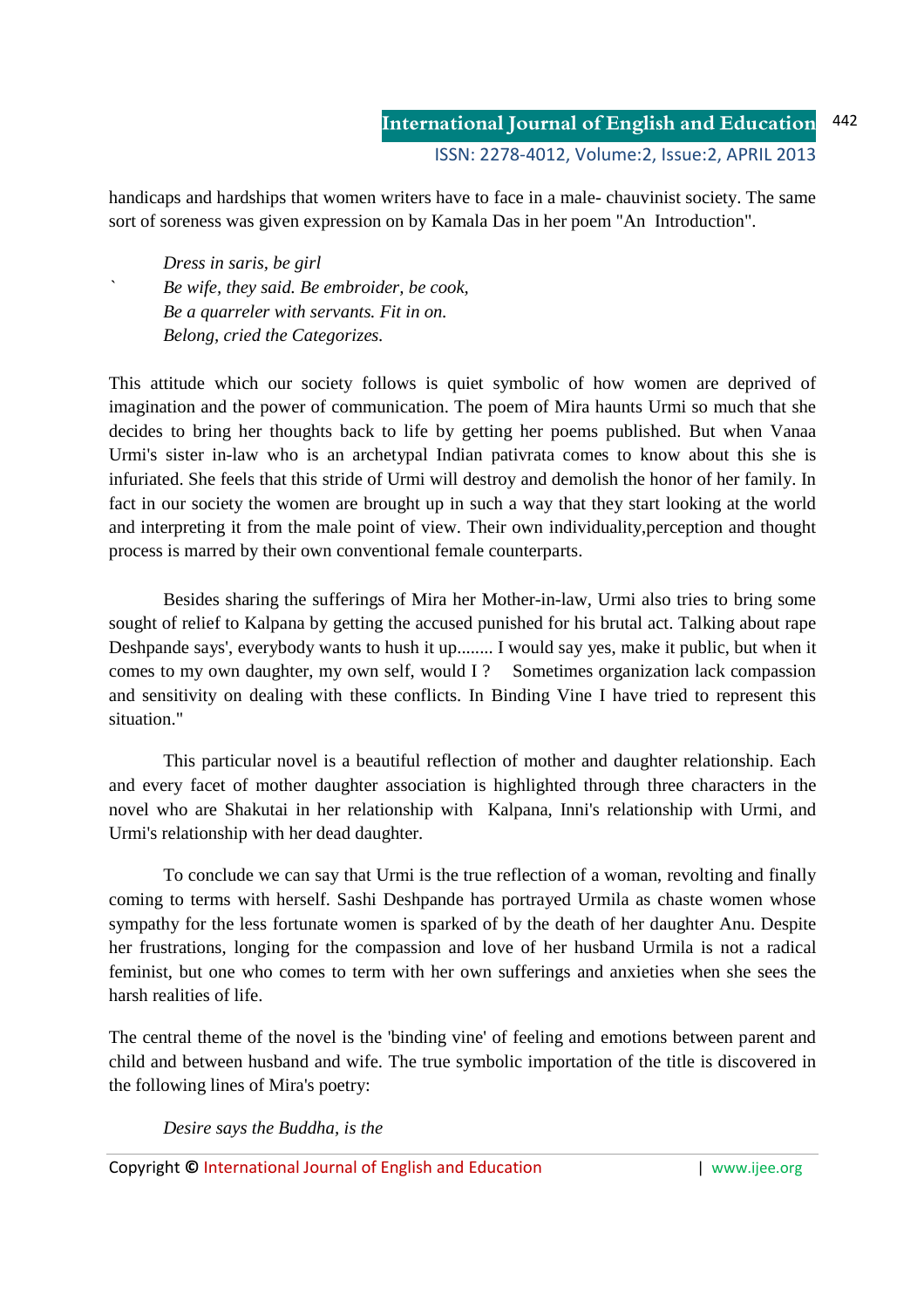*Cause of grief; But how to escape their cord This binding vine of love?* 

It is love which is the binding vine of life

 *"The most important needs is to love. From the moments of our births, we struggle to find something which we can anchor ourselves to this strange world we find ourselves in. Only when we love do we find this anchor. But love makes you vulnerable"* (137).

At last Urmi realised that relationships bind one another and that: *"Each relationship, always imperfect, survives on hope"* (141).

Towards end we can say that very skillfully the novelist has painted the necessity and significance of love and understanding in one's life. Through female characters from different sections of society she has raised this issue that how they are deprived of love and compatibility which leads to loss of their personality and individuality. The whole endeavor made in this particular novel is to make the people recognize, that it is not only the male who is accountable for the plight of women but it is the society at large which has to take the call. The refinement needs to be made in the basics of upbringing and rearing of a child whether he is a male or a female, only then we can imagine a society which is liberated of corruption and occupied of love, admiration and sympathetic attitude towards each other.

## **References:**

Deshpande, Shashi. *The Dark Holds No Terrors*. New Delhi: Penguin, 1990.

Sandhu, Sarbijit K. *The Image of woman in the novels of Shashi Deshpande*, New Delhi: Prestige Books,1991.

Deshpande,Shashi. The Binding Vine.New Delhi:Penguin,1993.

Das, Kamala. *The Best of Kamala Das*. Ed. P. P. Raveendran. Calicut: Bodhi Publishing House, 1991.

Agarwal, Malti. *New Perspectives on Indian English Writings*. Delhi: Atlantic Publisher

and Distributors, 2005. Print.

Kavitha. " *The Dark Holds No Terrors: An Introduction."*

The Indian Review of World Literature in English 2. II (2006) Print.

Copyright © International Journal of English and Education **| www.ijee.org** | www.ijee.org